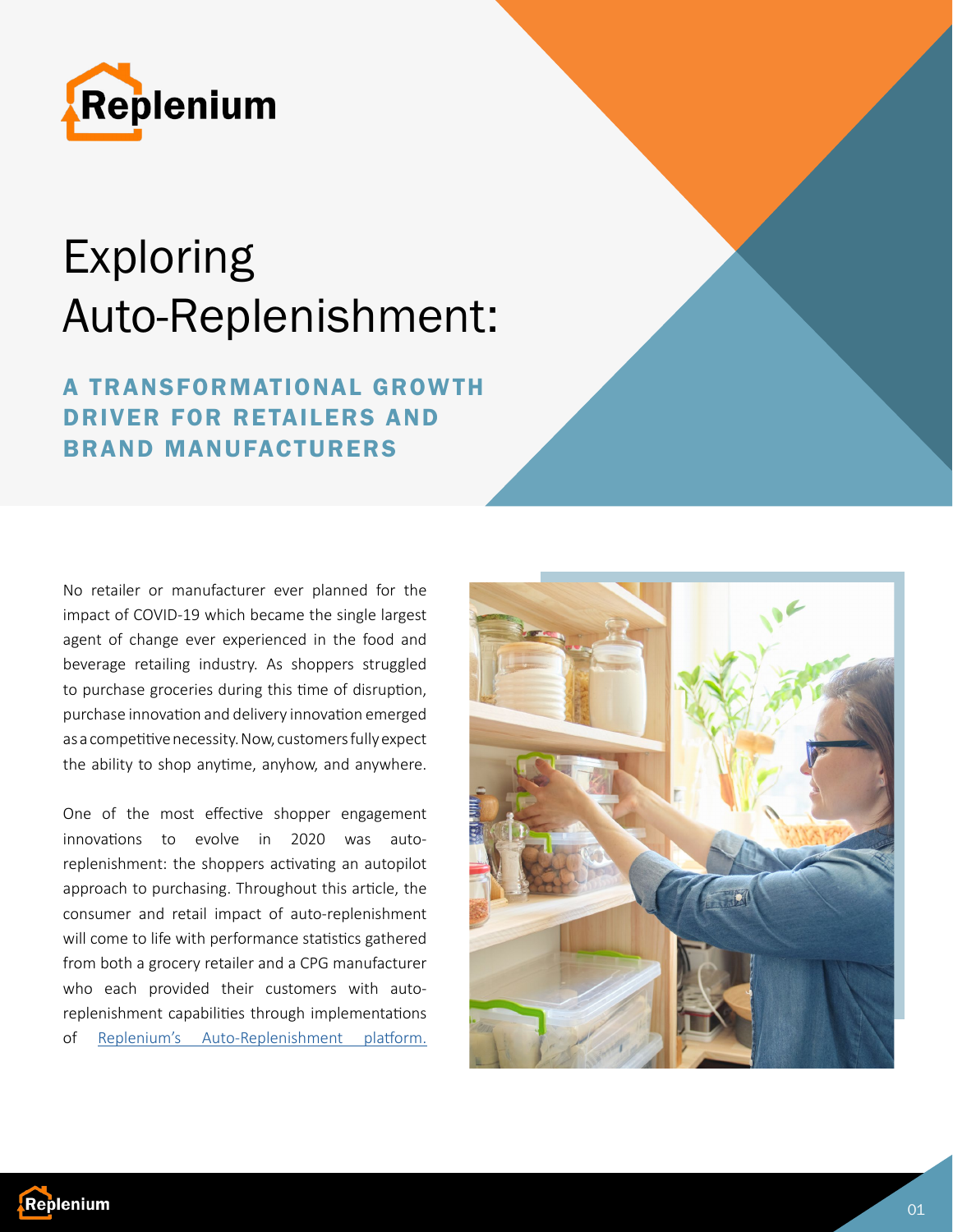### FOCUS GROUP RESULTS What Consumers are Saying

In a recent consumer focus group centered on smart shopping and auto-replenishment conducted by the Dialogic Group, a retail and CPG growth strategy advisory firm, a question was asked regarding the consumers' reaction to and acceptance of automated pantry shopping. Specifically, if a shopper could automate the replenishment of food and beverage, home care, and personal care basics, would it be of value? In four separate focus groups representing the U.S. census demography, consumers unanimously answered "yes" to this question. A second question centered on the impact of auto-replenishment on loyalty. Every respondent told us that helping them shop smarter is important, and that a retailer who offered that capability would influence their future decision on where to purchase groceries.

Every focus group member was interested in automating the mundane in shopping to realize a simplified shopping experience. In summarizing their smart shopping wants and needs related to auto-replenishment, their priorities were:

- **1.** The ability to order once
- **2.** Desire to receive ongoing supply
- **3.** Ability to adjust or cancel orders as their needs change

These consumers believe that an auto-replenishment capability would make their day-to-day shopping chores easier and faster.

We took the focus group findings as a benchmark of the role that auto-replenishment will play as a differentiator at retail and with CPG brands. We wanted to better understand through analyzing actual auto-replenishment performance data, the difference between what shoppers told us what they wanted and how they actually behaved. So, we examined the data from both a retailer and CPG manufacturer who were pioneering implementors of Replenium's Auto-Replenishment Platform. Although the results are early, the numbers illustrate the power of changing shopping behaviors.

## Auto-Replenishment in Grocery

To uncover additional insight on general consumer sentiment around autoreplenishment, we conducted an extensive consumer survey with over 1500 respondents asking them about smart shopping and autoreplenishment as a meaningful capability to help simplify daily living. OVER 90% of the respondents believe that for everyday basics, food and beverage, home care and personal care, a capability that helps them order once and replenish on autopilot would be of great value. OVER 85% of those same respondents also indicated that a reliable auto-replenishment capability would increase their support and loyalty for a given retailer.

During this same consumer survey, we asked about the concept of the "smart pantry"  $$ which is a pantry that is filled on autopilot. 71% of our respondents indicated that if they could have a pantry that is continuously filled while having the capability to modify as needed, it would be of great benefit to them. Going back to our focus group we asked a similar question and the responses were overwhelmingly positive toward having a smart pantry.

It became clear during both our focus group as well as our consumer survey that autoreplenishment should be an integrated part of a retailer's go-to-market strategy. The benefit of having this capability clearly increases shopper loyalty as a lower cost to serve. Without this capability, the risk of losing shoppers one category at a time easily slips to eventually losing the shopper entirely.

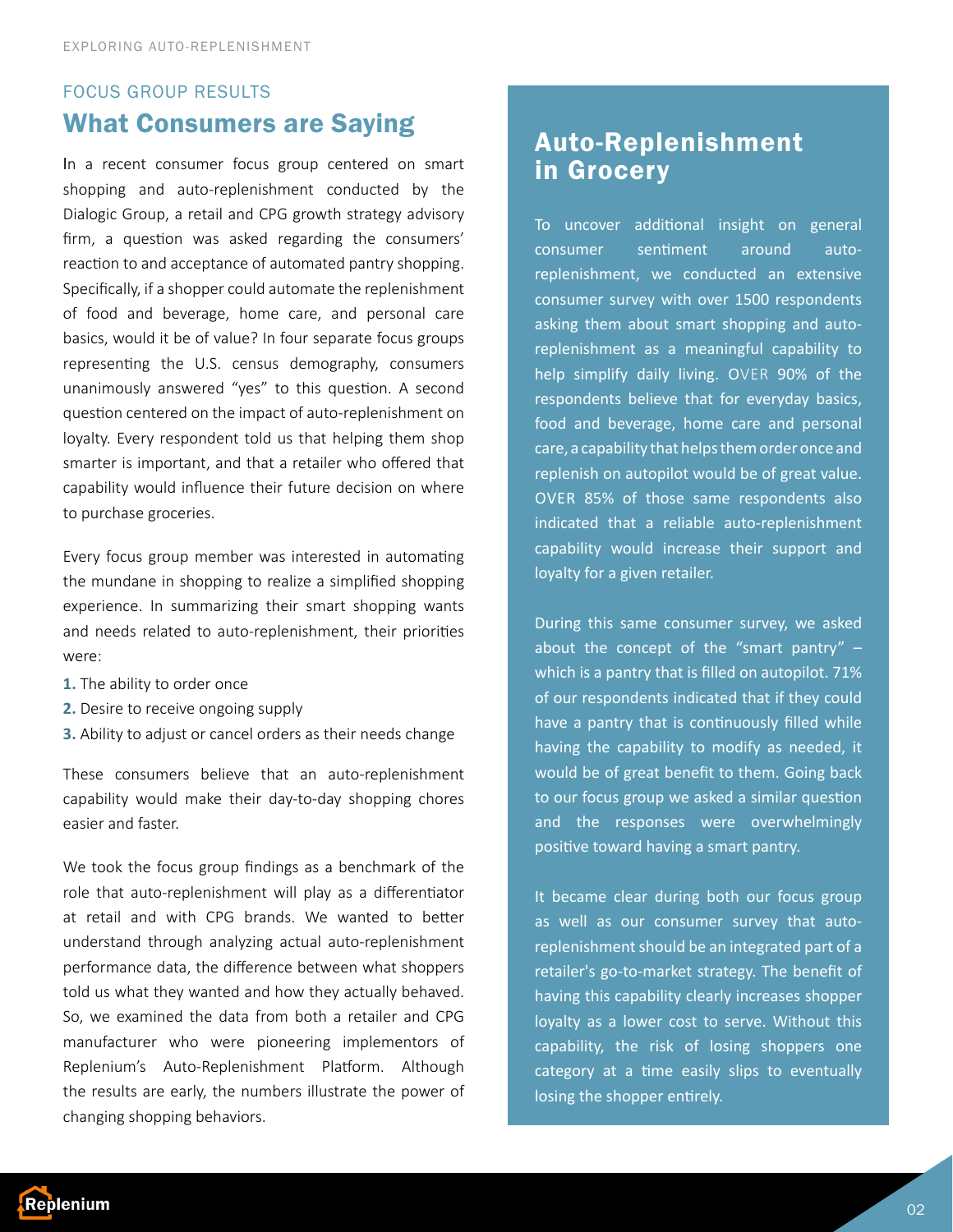## The Auto-Replenishment Imperative for Manufacturers

Auto-replenishment is not only a capability that benefits retailers, it also helps manufacturers differentiate their goto-market models. From conversations with over 40 CPG manufacturers, it is clear that the ongoing search for a lower cost to serve the consumer is a top priority. Digital retailing has placed significant burden on manufacturers as they try to navigate the sea change of ecommerce. How to align support for both pure-play digital retailers as well as traditional physical retailers has become and will continue to be a significant challenge for manufacturers.

The volatility created by COVID-19 during 2020 created unparalleled challenges in the manufacturing community. As consumers struggled to get the products they wanted and needed, manufacturers had to rethink product lines, production capacity, and how best to fill an explosive demand unforeseen in the history of retailing.

In 2018, a market-leading personal and home care CPG manufacturer engaged in auto-replenishment through Replenium and quickly realized the advantages of being a first-mover. They launched with both an online, brandto-retailer, as well as a large format retailer fulfillment. Auto-replenishment activity for this CPG manufacturer has continued to grow over the past two years, helping the retailers service their shoppers at a lower cost to serve while ensuring consistent product flow.

By using auto-replenishment as a fulfillment differentiator, this manufacturer was able to improve their discounting strategies within other media channels, which in turn increased the profitability of the consumer transactions.

We went again to our consumer panel to ask them about purchase decision trade-offs. Our questioning centered on "what is more important in the purchase decision process - more promotions or more dependability in product availability?" Overwhelmingly (72+%) the respondents indicated that product availability was much more important than yet another promotion in which the product may or may not be available. Further questioning in the survey focused on how an auto-replenishment capability could integrate into brand image. An interesting comment emerged:

*"Manufacturers who understand changing consumer behaviors will increase my loyalty to a brand. It is clear to me that the ability to simplify my purchase process, both initial and ongoing, is of great benefit to me. If a manufacturer offers me auto-replenishment, I will look at that manufacturer with greater loyalty."*

By diving deeper into these auto-replenishment implementations, we were able to develop roadmaps on how both a retailer or a CPG manufacturer should approach strategy and implementation of autoreplenishment as a core go-forward capability to develop and implement the most cost-effective strategy to meet emerging online/shopper needs while improving the economics of ecommerce.



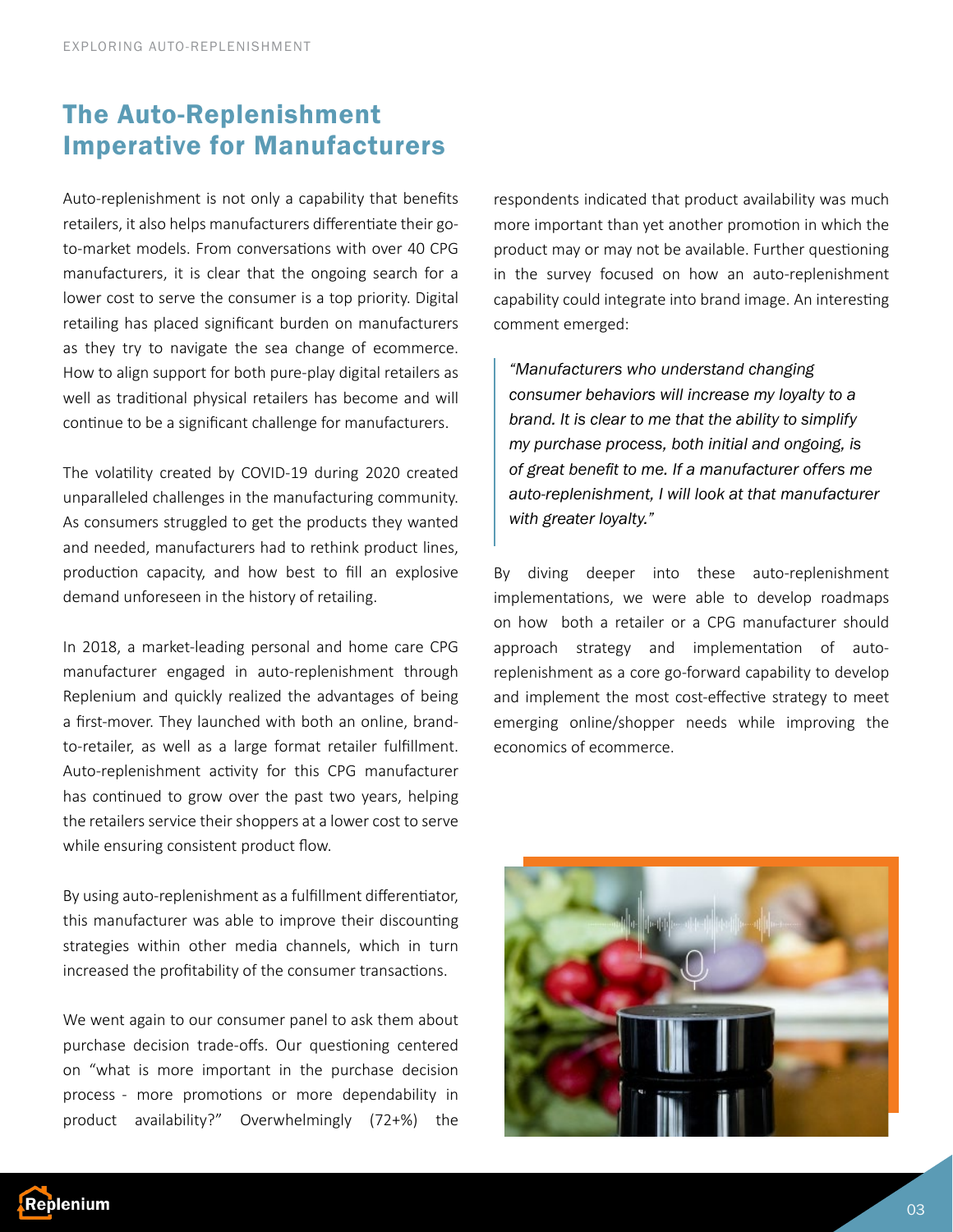### Key Learnings Observed

Several key lessons and opportunities emerge with the implementation of an auto-replenishment at retail and brand sites.

#### FROM A RETAILER PERSPECTIVE:

Auto-replenishment should be positioned as a new capability extending the reach of the retailer to the consumer. It is not just an extension of an ecommerce strategy – it is a differentiated way to serve and align with evolving shopper behaviors and fulfillment needs. As such, auto-replenishment capabilities will have significant go-forward impact in the food and beverage competitive landscape by solidifying customer loyalty.

Successful implementation is a result of the merchandising, marketing, and tech organizations aligning on the auto-replenishment initiative. Both successful implementations that we have seen can be attributed to these three organizations coming together and partnering to align on serving the shopper by both differentiating and simplifying the overall shopping experience.

An effective auto-replenishment implementation has the potential to generate additional benefits including aligned organizational, operational, and technology resources all focused on simplifying the shopping experience. In addition, improved forecasting and trade and promotional management, as well as lower cost to serve the shopper are operational and financial benefits for retailers.

#### FROM A CPG MANUFACTURER PERSPECTIVE:

In over 50% of the CPG organizations interviewed, auto-replenishment of key products in their portfolio is on their radar-- however, not yet part of an approved strategic plan. Several manufacturers stated that their goal of improving and or reducing the cost to serve had placeholders for auto-replenishment.

Manufacturers who have implemented autoreplenishment learned that it cannot be driven by only the ecommerce organization but instead must be driven by the go-to-market organization, and fully supported by both ecommerce strategy and capabilities. This finding was very similar to our findings at retail. Ownership is joint; however, leadership often comes from the go-tomarket organizations.

Auto-replenishment capabilities must be aligned with the retailer from an ecommerce, pricing, promotional, shopper engagement and shopper fulfillment perspective. A manufacturer driven autoreplenishment program must encompass not only how it is integrated with retailer capabilities, but also how this capability is used to improve overall cost to serve.